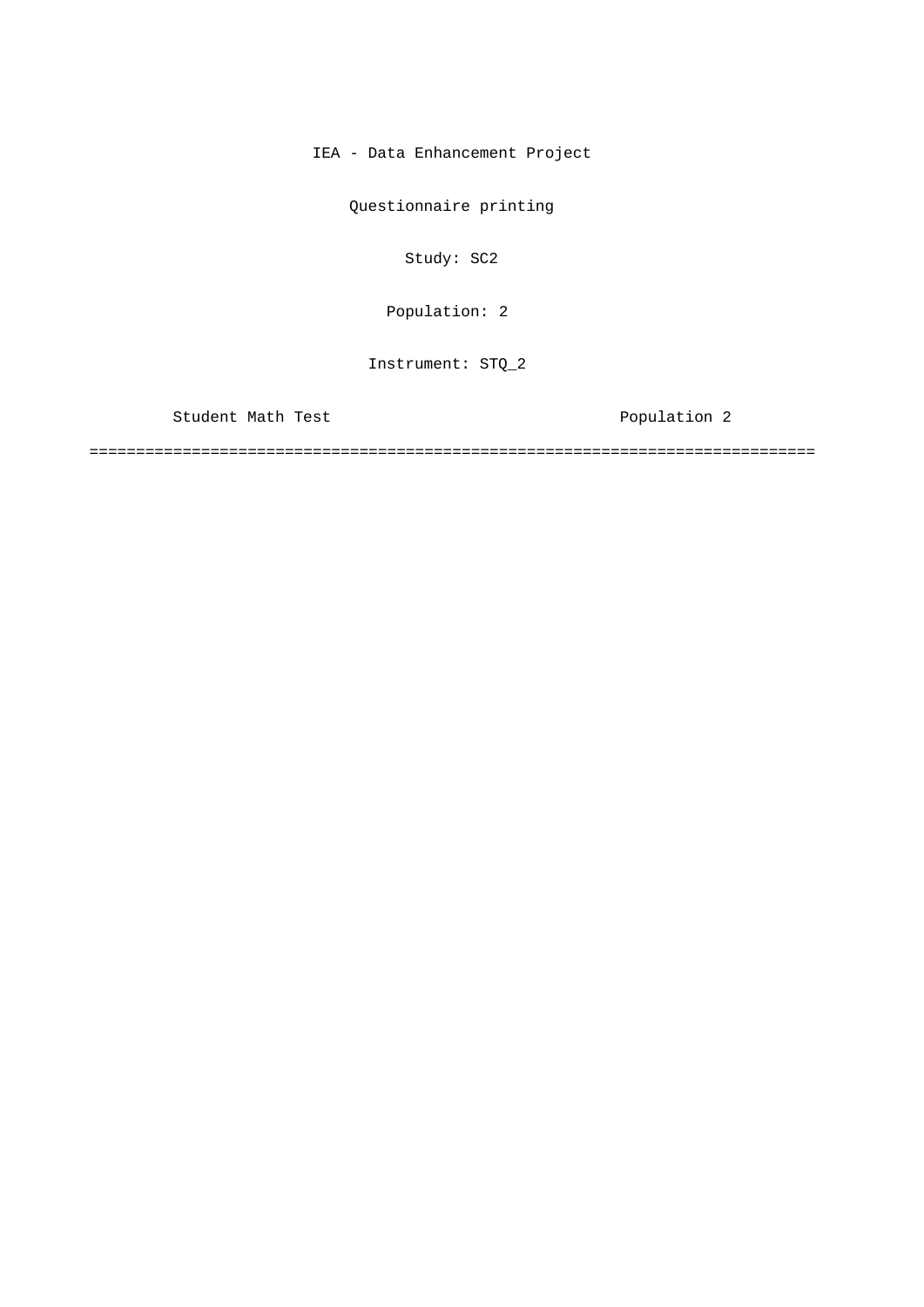<span id="page-1-0"></span>

| $\mathbf 1$ |  | 1.27                   |                                                             |  |
|-------------|--|------------------------|-------------------------------------------------------------|--|
|             |  | 2.91<br>3.06           |                                                             |  |
| $+8.22$     |  |                        |                                                             |  |
|             |  | $- - - - - -$          |                                                             |  |
|             |  |                        | The answer to this sum is                                   |  |
|             |  | Α                      | 14.36                                                       |  |
|             |  | B                      | 14.46                                                       |  |
|             |  | $\mathsf C$            | 15.46                                                       |  |
|             |  | D                      | 27.16                                                       |  |
|             |  | Е                      | 54.06                                                       |  |
| P2Q01       |  |                        |                                                             |  |
|             |  |                        |                                                             |  |
| $\sqrt{2}$  |  | 8265                   |                                                             |  |
|             |  | $-5437$<br>$- - - - -$ |                                                             |  |
|             |  |                        | The answer to this subtraction is                           |  |
|             |  |                        |                                                             |  |
|             |  | Α                      | 2828                                                        |  |
|             |  | B<br>$\mathsf C$       | 2832                                                        |  |
|             |  | D                      | 3228<br>3232                                                |  |
|             |  | Е                      | 3838                                                        |  |
|             |  |                        |                                                             |  |
| P2Q02       |  |                        |                                                             |  |
| 3           |  |                        | $\overline{\phantom{a}}$ 2                                  |  |
|             |  |                        | $\mathbf{3}$<br>The value of $2 \times 3$ is                |  |
|             |  | Α                      | 30                                                          |  |
|             |  | $\, {\bf B}$           | 36                                                          |  |
|             |  | $\mathsf{C}$           | 64                                                          |  |
|             |  | $\mathbb D$            | 72                                                          |  |
|             |  | Е                      | none of these                                               |  |
| P2Q03       |  |                        |                                                             |  |
|             |  |                        |                                                             |  |
| 4           |  |                        | Which of the following is the closest estimate for 29 x 32? |  |
|             |  | Α                      | 600                                                         |  |
|             |  | В                      | 700                                                         |  |
|             |  | $\rm C$                | 900                                                         |  |
|             |  | D                      | 1100                                                        |  |
|             |  | Ε                      | 1300                                                        |  |
| P2Q04       |  |                        |                                                             |  |
|             |  |                        |                                                             |  |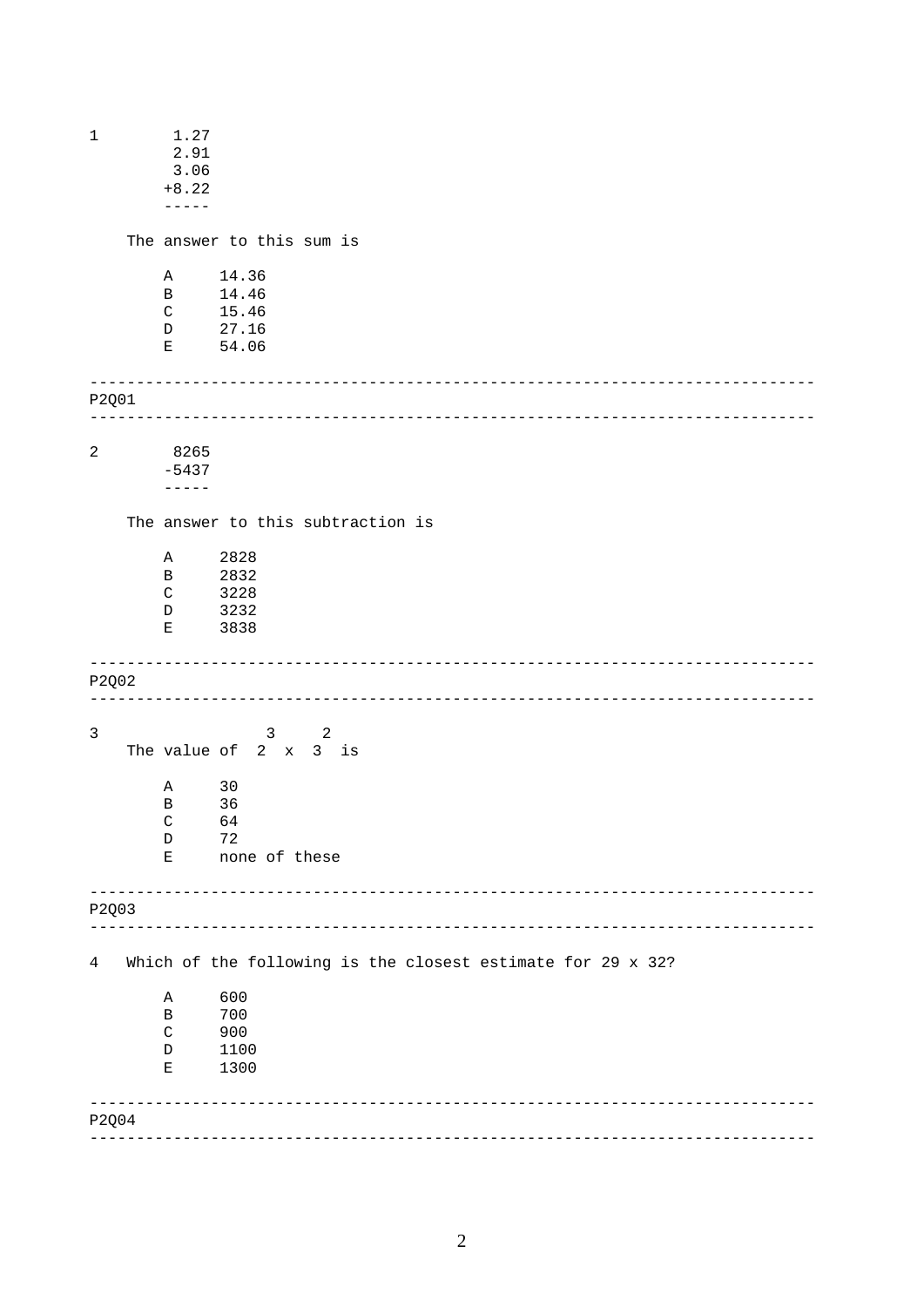<span id="page-2-0"></span>

| 5     |              | What is the square root of $12 \times 75$ ?                                                                                                                                 |
|-------|--------------|-----------------------------------------------------------------------------------------------------------------------------------------------------------------------------|
|       | Α            | 6.25                                                                                                                                                                        |
|       | B            | 30                                                                                                                                                                          |
|       | $\mathsf{C}$ | 87                                                                                                                                                                          |
|       | D            | 625                                                                                                                                                                         |
|       | Е            | 900                                                                                                                                                                         |
| P2Q05 |              |                                                                                                                                                                             |
| 6     |              | How many seven-man teams can you make out of 7 nine-man teams?                                                                                                              |
|       | Α            | 7                                                                                                                                                                           |
|       | B            | 8                                                                                                                                                                           |
|       | $\mathsf{C}$ | 9                                                                                                                                                                           |
|       | D            | 16                                                                                                                                                                          |
|       | Е            | 63                                                                                                                                                                          |
| P2Q06 |              |                                                                                                                                                                             |
|       |              |                                                                                                                                                                             |
| 7     |              | Jane has 48 sweets. She keeps half of them for herself and divides<br>the rest equally among her three friends, Karen, Judith and Helen.<br>How many sweets does Helen get? |
|       | Α            | 16                                                                                                                                                                          |
|       | B            | 12                                                                                                                                                                          |
|       | C            | 8                                                                                                                                                                           |
|       | D            | 6                                                                                                                                                                           |
|       | Е            | 4                                                                                                                                                                           |
|       |              | __________________________________                                                                                                                                          |
| P2Q07 |              |                                                                                                                                                                             |
| 8     |              | 52.01 ö 7 is equal to                                                                                                                                                       |
|       | Α            | 7.04                                                                                                                                                                        |
|       | B            | 7.33                                                                                                                                                                        |
|       | $\mathsf{C}$ | 7.40                                                                                                                                                                        |
|       | D            | 7.43                                                                                                                                                                        |
|       | Е            | 7.50                                                                                                                                                                        |
| P2Q08 |              |                                                                                                                                                                             |
|       |              |                                                                                                                                                                             |
| 9     |              | Which one of the following is correct?                                                                                                                                      |
|       | Α            | $64$ $\ddot{o}$ $9 = 8$                                                                                                                                                     |
|       | B            | $0 \times 7 = 7$                                                                                                                                                            |
|       | C            | $12 \ 5 \ 6 = 6$                                                                                                                                                            |
|       | D<br>Ε       | $81 5 9 = 8$<br>$48 \t{o} 6 = 8$                                                                                                                                            |
|       |              |                                                                                                                                                                             |
| P2Q09 |              |                                                                                                                                                                             |
|       |              |                                                                                                                                                                             |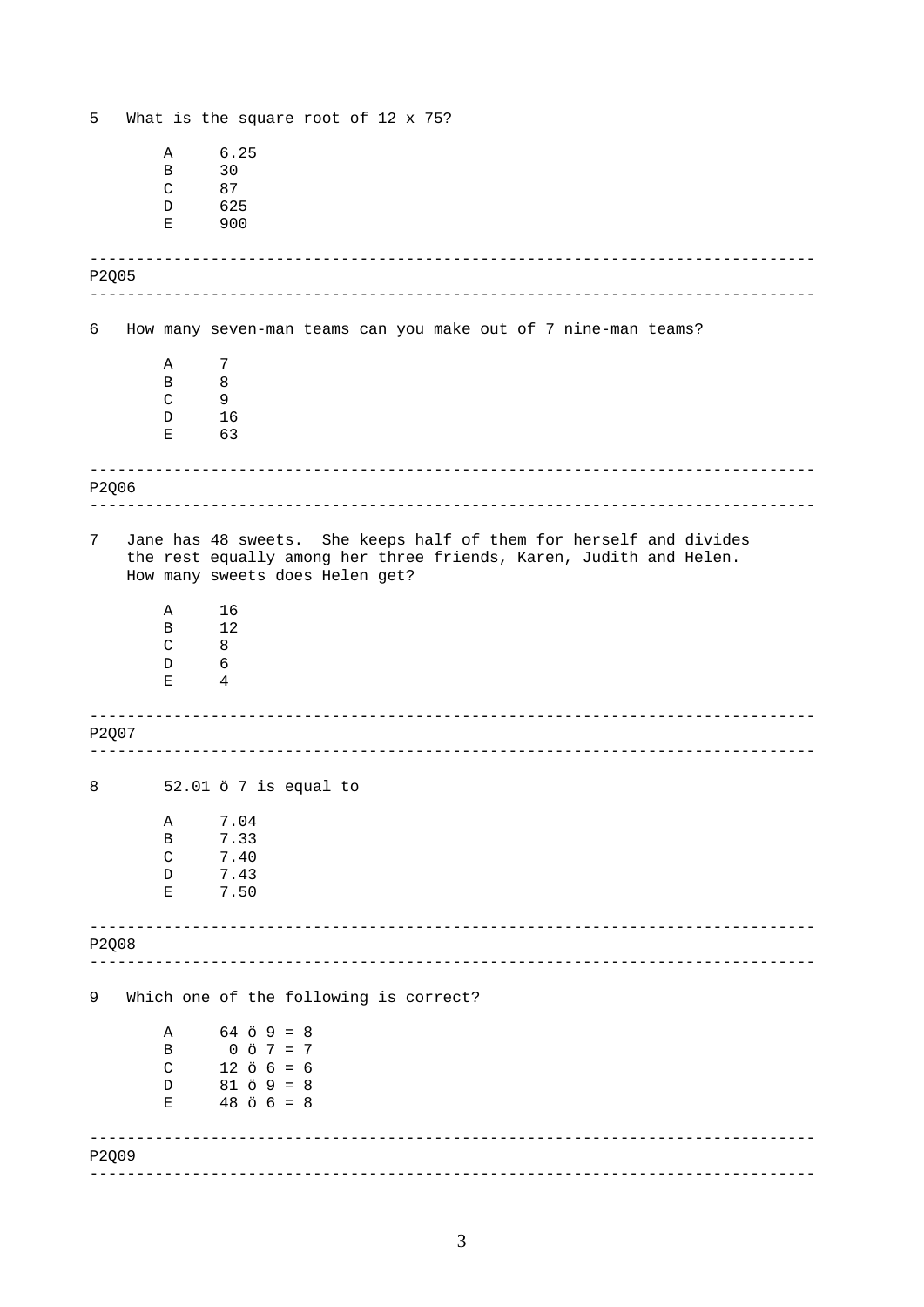------------------------------------------------------------------------------ ------------------------------------------------------------------------------ ------------------------------------------------------------------------------ ------------------------------------------------------------------------------ ------------------------------------------------------------------------------ ------------------------------------------------------------------------------ 10 \_\_\_\_\_\_\_\_ 0.004 | 24.56 r In the division shown above, the correct answer is A 0.614 B 6.14 C 61.4 D 614 E 6140 P2Q10 11 If a snail takes 3 minutes to travel 90 centimetres, how many centimetres can it travel in one minute? [A 3](#page-2-0)  B 30 C 87 D 93 E 270 P2Q11 12 There are 227 students in a school. Every student in the school belongs to either the music club or the sports club, and some students belong to both clubs. The music club has 120 members, and 36 of these are also  $\mathsf{T}_{\perp}$ members of the sports club. What is the total membership of the sports club?  $\mathbb L$ A 84 B 107 C 120 D 143<br>F 191 E 191 P2Q12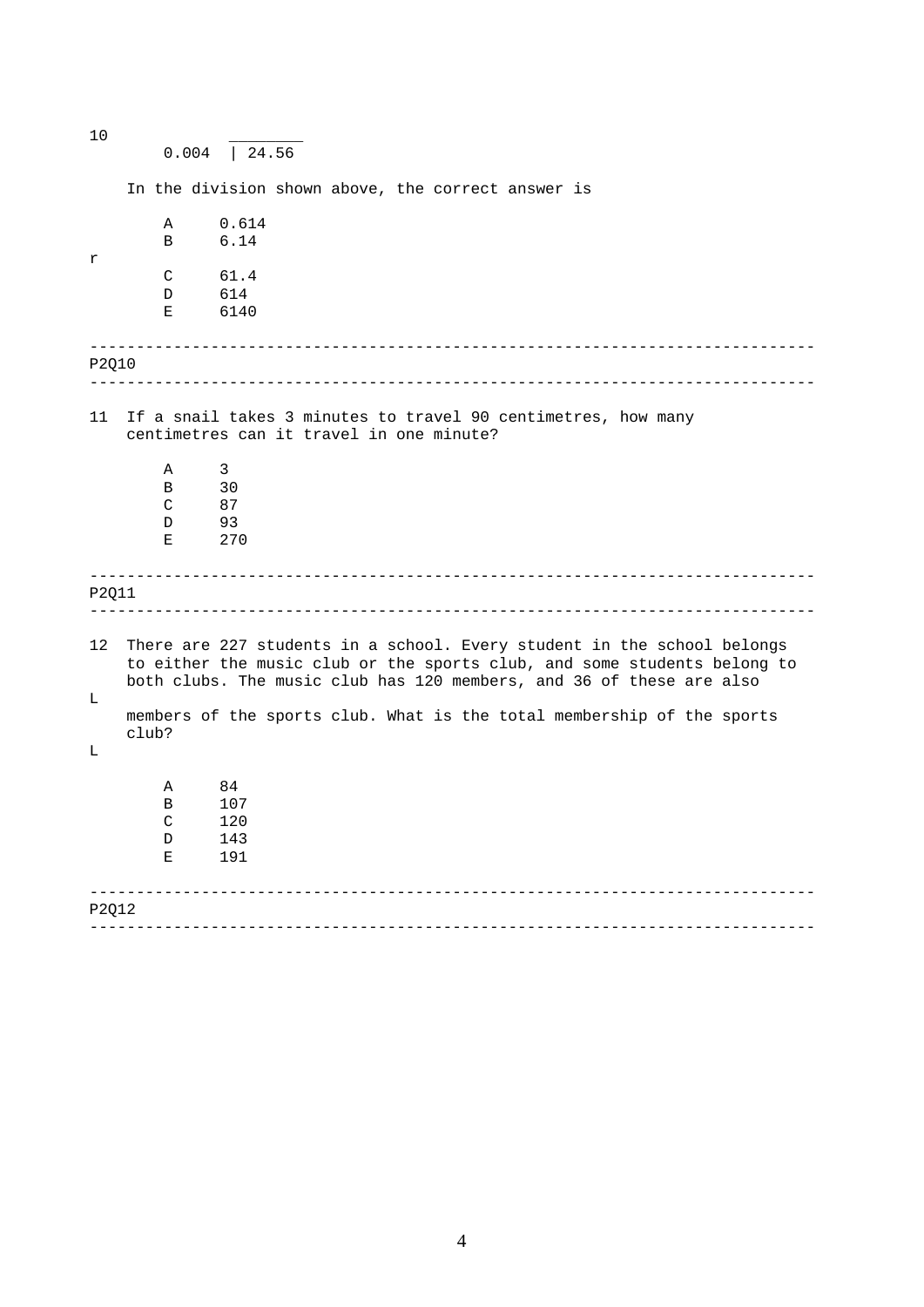



In the figure the little squares are all the same size, and the area of the whole rectangle is equal to 1.

The area of the shaded part is equal to

| Α            | 2<br>15           |  | D | 3<br>8 |
|--------------|-------------------|--|---|--------|
| B            | $\mathbf{1}$<br>3 |  | Ε | 1<br>2 |
| $\mathsf{C}$ | 2<br>5            |  |   |        |

## ------------------------------------------------------------------------------ ------------------------------------------------------------------------------ P2Q13

14 Which one of the following is correct?

| Α | 3<br>$\overline{\phantom{0}}$<br>$\mathbf x$<br>7               | 7<br>$\qquad \qquad -$<br>$=$<br>9        | 63<br>$- -$<br>21       | $= 3$                    |
|---|-----------------------------------------------------------------|-------------------------------------------|-------------------------|--------------------------|
| Β | 3<br>$\overline{a}$<br>$\mathbf x$<br>$\overline{7}$            | 7<br>$\frac{1}{2}$<br>$=$<br>9            | 21<br>$ -$<br>$=$<br>16 | 5<br>$1 - -$<br>16       |
| C | 3<br>$\overline{\phantom{0}}$<br>$\mathbf{x}$<br>$\overline{7}$ | 7<br>$\frac{1}{2}$<br>$=$<br>9            | $10$<br>$ -$<br>16      | 5<br>8                   |
| D | 3<br>$\overline{\phantom{a}}$<br>$\mathbf{x}$<br>7              | 7<br>$\overline{\phantom{a}}$<br>$=$<br>9 | 21<br>$ -$<br>63        | 1<br>$\overline{a}$<br>3 |
| Ε | 3<br>$\frac{1}{7}$<br>X                                         | 7<br>$\overline{\phantom{0}}$<br>$=$<br>9 | 27<br>49                |                          |

| P2Q14 |  |
|-------|--|
|       |  |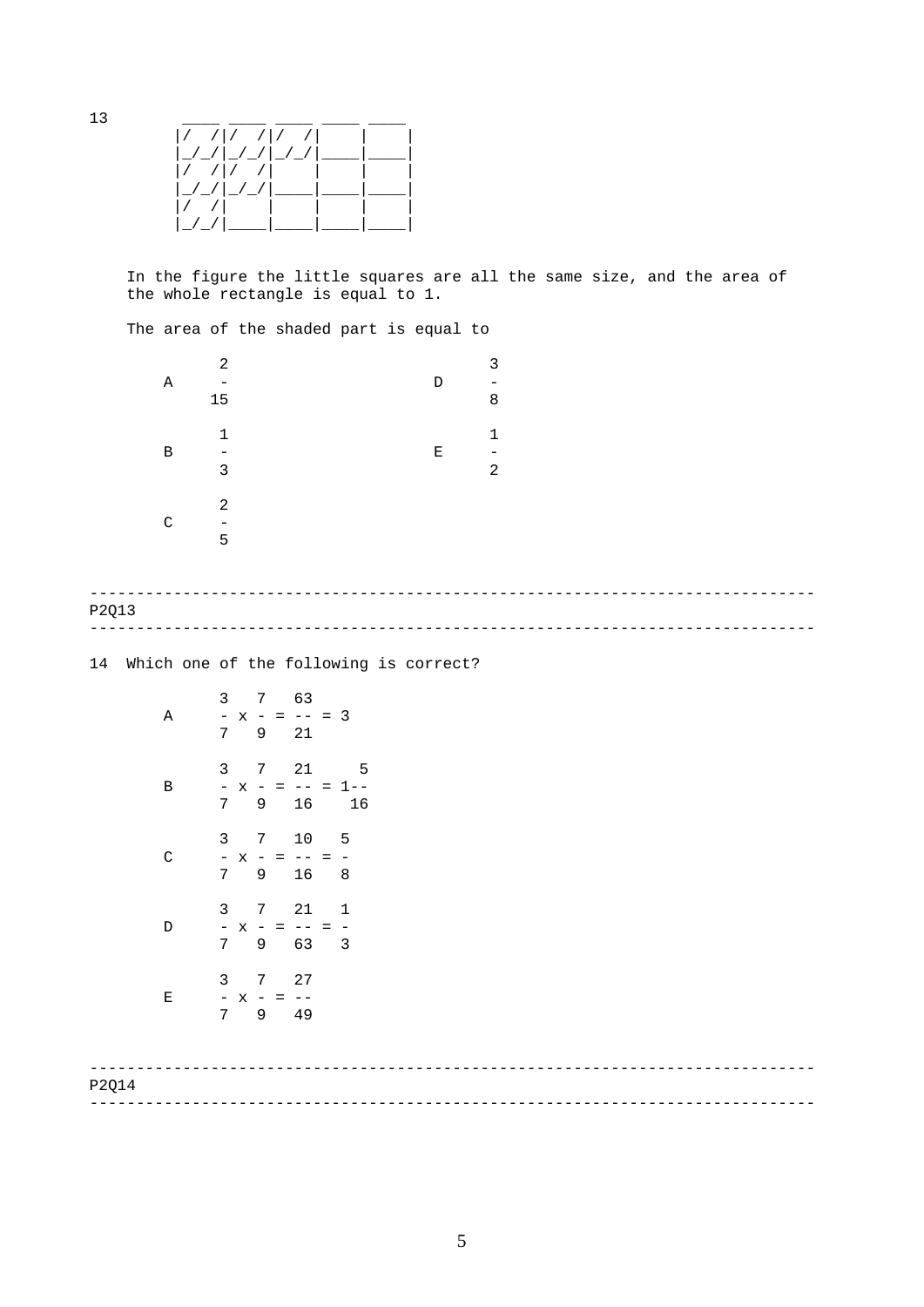| 15    |              | а<br>$---$                  | b<br>$- - -$ | is equal to                                               |                                                     |                                                                      |  |
|-------|--------------|-----------------------------|--------------|-----------------------------------------------------------|-----------------------------------------------------|----------------------------------------------------------------------|--|
|       |              | 15                          | 5            |                                                           |                                                     |                                                                      |  |
|       | A            | a - 3b<br>------            |              | D                                                         | $a - b$<br>$- - - - - -$                            |                                                                      |  |
|       |              | 15                          |              |                                                           | 75                                                  |                                                                      |  |
|       | B            | $5a - 15b$<br>---------     |              |                                                           | 3a - 5b<br>$\mathbf{E}$ and $\mathbf{E}$<br>------- |                                                                      |  |
|       |              | 15                          |              |                                                           | 75                                                  |                                                                      |  |
|       | $\mathsf{C}$ | a - b                       |              |                                                           |                                                     |                                                                      |  |
|       |              | $- - - - -$<br>10           |              |                                                           |                                                     |                                                                      |  |
|       |              |                             |              |                                                           |                                                     |                                                                      |  |
| P2015 |              |                             |              |                                                           |                                                     |                                                                      |  |
|       |              |                             |              |                                                           |                                                     |                                                                      |  |
| 16    |              |                             |              | four days. He made this table to help him draw the graph. |                                                     | Frank decided to make a bar graph to show the maximum temperature on |  |
|       |              |                             |              |                                                           |                                                     |                                                                      |  |
|       | Dav          |                             |              |                                                           |                                                     |                                                                      |  |
|       |              |                             |              | Maximum temperature 16 øC 18 øC 21 øC 24 øC               |                                                     |                                                                      |  |
|       |              |                             |              | Height of the bar 8 cm 9 cm                               |                                                     | $12 \text{ cm}$                                                      |  |
|       |              |                             |              | What should be the height of the bar for Wednesday?       |                                                     |                                                                      |  |
|       |              |                             |              |                                                           |                                                     |                                                                      |  |
|       | A            | $9.5$ cm<br>$\overline{10}$ |              |                                                           |                                                     |                                                                      |  |

| В  | $10 \text{ cm}$ |
|----|-----------------|
| C  | $10.5$ cm       |
| D  | 21 cm           |
| F. | 42 cm           |

------------------------------------------------------------------------------ ------------------------------------------------------------------------------ P2Q16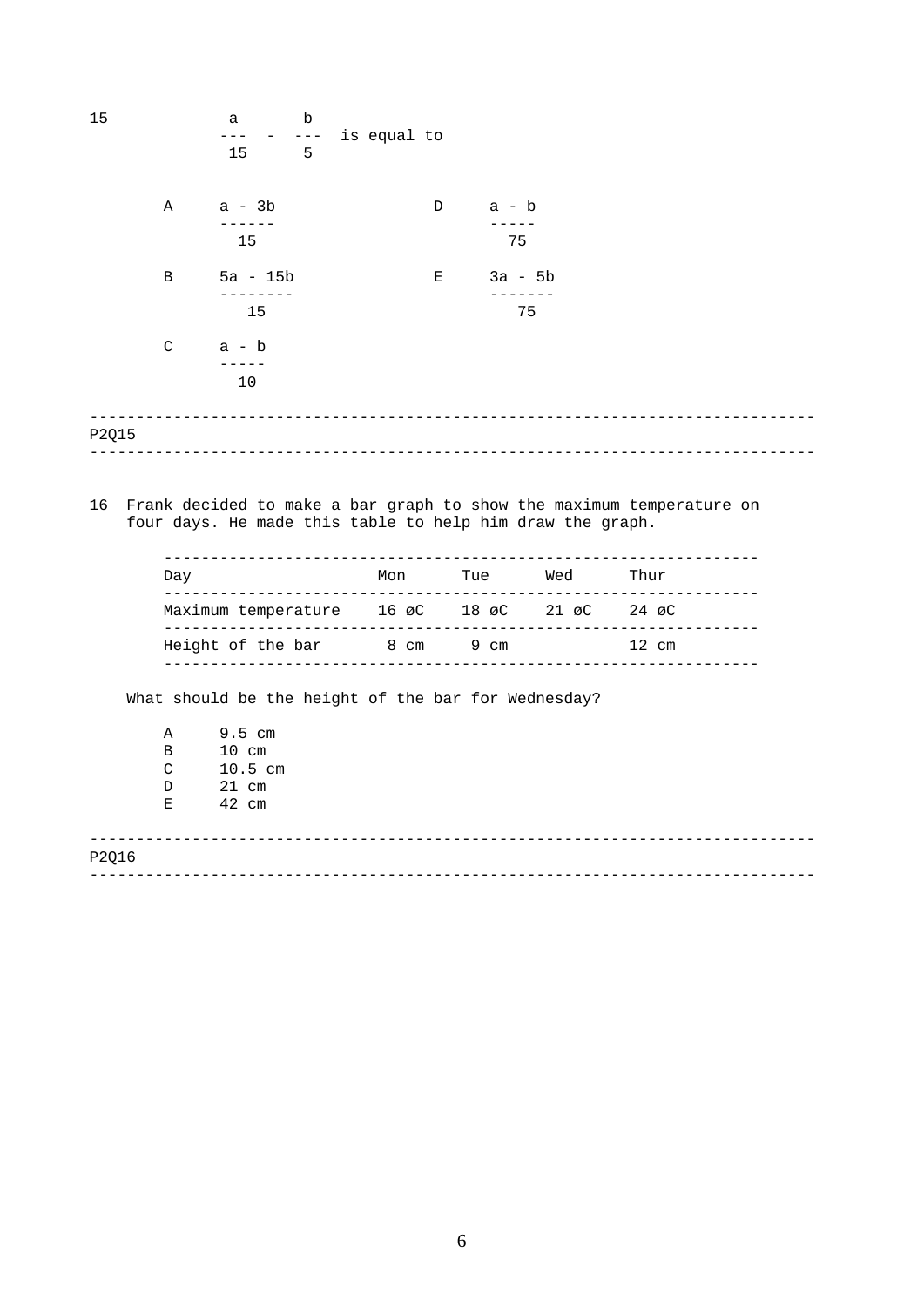

17 In the graph below rainfall in cm (centimetres) is plotted for 13 weeks.